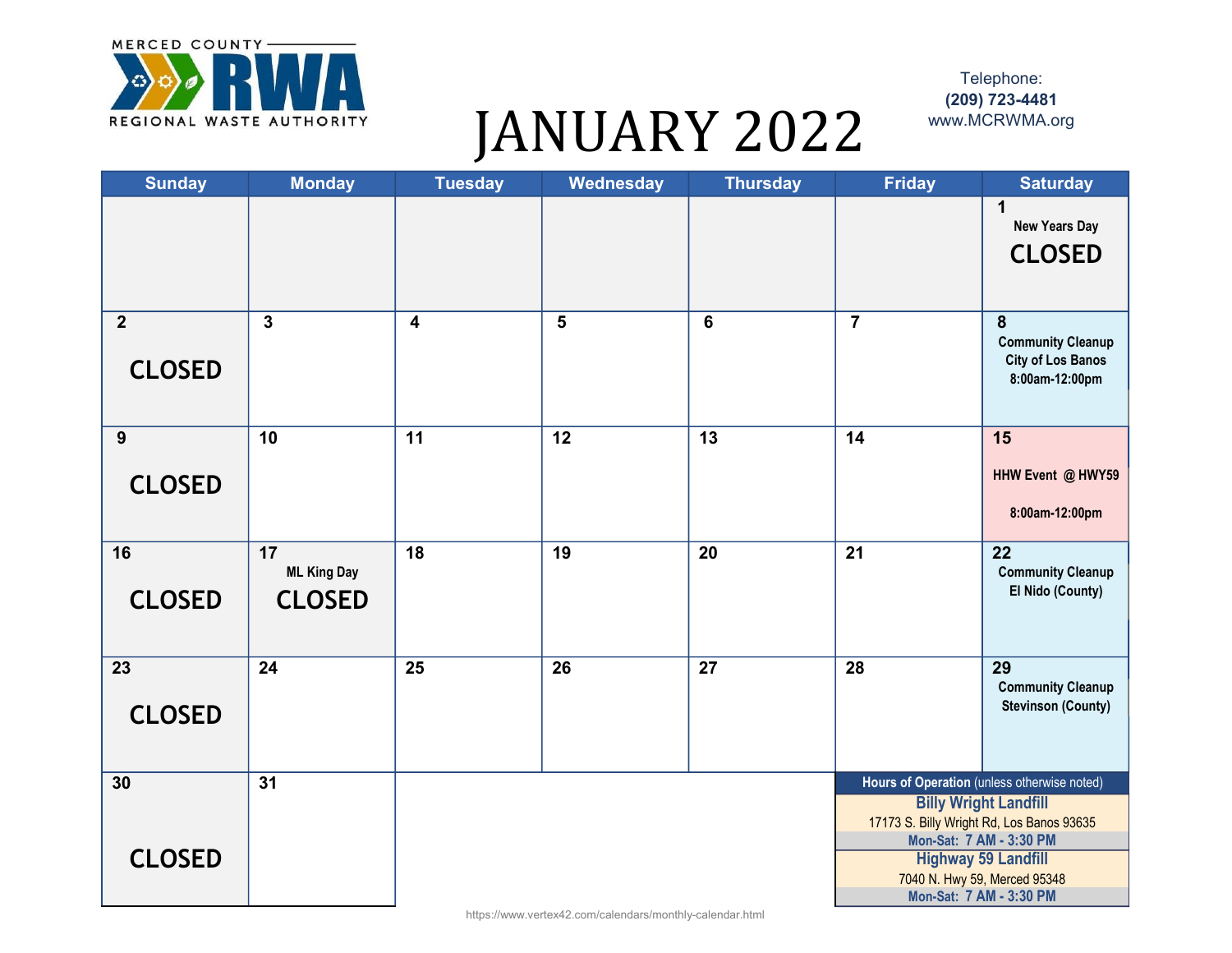

## FEBRUARY 2022 (209) 723-4481

| <b>Sunday</b>                    | <b>Monday</b>                                | <b>Tuesday</b>  | Wednesday                              | <b>Thursday</b>         | <b>Friday</b>           | <b>Saturday</b>                                                                                                                                                                                                   |
|----------------------------------|----------------------------------------------|-----------------|----------------------------------------|-------------------------|-------------------------|-------------------------------------------------------------------------------------------------------------------------------------------------------------------------------------------------------------------|
|                                  |                                              | $\mathbf 1$     | $\overline{2}$<br><b>Groundhog Day</b> | $\overline{\mathbf{3}}$ | $\overline{\mathbf{4}}$ | 5                                                                                                                                                                                                                 |
| $6\phantom{1}6$<br><b>CLOSED</b> | $\overline{7}$                               | 8               | 9                                      | 10                      | 11                      | 12<br>Community Cleanup<br>Delhi (County)                                                                                                                                                                         |
| $\overline{13}$<br><b>CLOSED</b> | 14<br><b>Valentines Day</b>                  | $\overline{15}$ | 16                                     | 17                      | $\overline{18}$         | 19                                                                                                                                                                                                                |
| 20<br><b>CLOSED</b>              | 21<br><b>Presidents Day</b><br><b>CLOSED</b> | 22              | $\overline{23}$                        | 24                      | 25                      | $\overline{26}$                                                                                                                                                                                                   |
| 27<br><b>CLOSED</b>              | 28                                           |                 |                                        |                         |                         |                                                                                                                                                                                                                   |
|                                  |                                              |                 |                                        |                         |                         | Hours of Operation (unless otherwise noted)<br><b>Billy Wright Landfill</b><br>17173 S. Billy Wright Rd, Los Banos 93635<br>Mon-Sat: 7 AM - 3:30 PM<br><b>Highway 59 Landfill</b><br>7040 N. Hwy 59, Merced 95348 |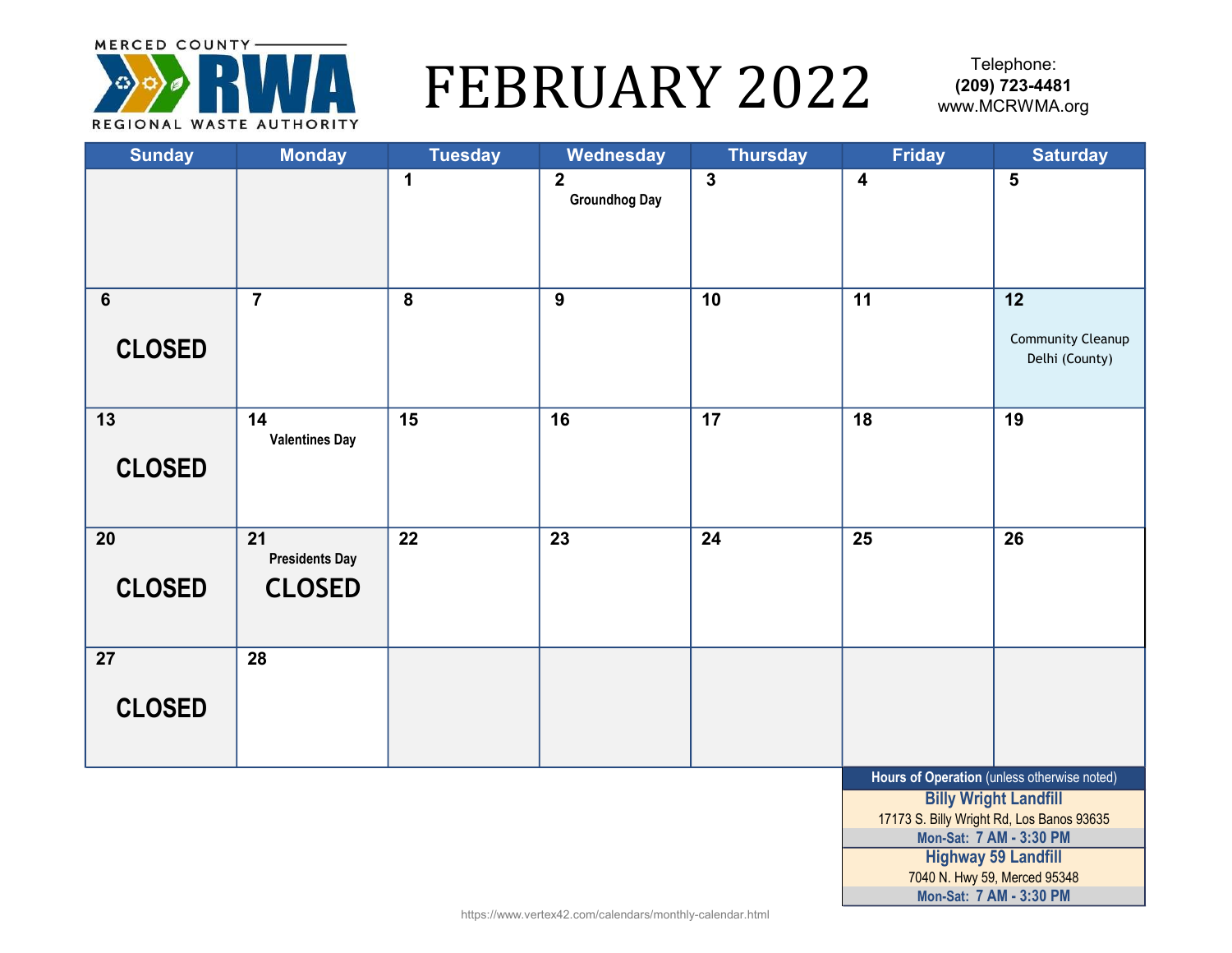

### MARCH 2022 WWW.MCRWMA.org

| <b>Sunday</b>                   | <b>Monday</b>  | <b>Tuesday</b> | Wednesday      | <b>Thursday</b>         | <b>Friday</b>           | <b>Saturday</b>                                                                                             |
|---------------------------------|----------------|----------------|----------------|-------------------------|-------------------------|-------------------------------------------------------------------------------------------------------------|
|                                 |                | $\mathbf 1$    | $\overline{2}$ | $\overline{\mathbf{3}}$ | $\overline{\mathbf{4}}$ | 5<br><b>Community Cleanup</b><br>Santa Nella (County)<br>Los Banos (City)<br>HHW Event @<br>Los Banos (RWA) |
| $6\phantom{1}$<br><b>CLOSED</b> | $\overline{7}$ | 8              | $\overline{9}$ | 10                      | 11                      | 12<br><b>Community Cleanup</b><br><b>Snelling (County)</b>                                                  |
| 13<br><b>CLOSED</b>             | 14             | 15             | 16             | 17<br>St. Patrick's Day | 18                      | 19<br><b>Community Cleanup</b><br><b>Winton (County)</b><br><b>Atwater (City)</b>                           |
| 20<br><b>CLOSED</b>             | 21             | 22             | 23             | 24                      | 25                      | 26<br><b>Community Cleanup</b><br><b>Hilmar (County)</b>                                                    |
| 27<br><b>CLOSED</b>             | 28             | 29             | 30             | 31                      |                         |                                                                                                             |
|                                 |                |                |                |                         |                         | Hours of Operation (unless otherwise noted)<br><b>Billy Wright Landfill</b>                                 |
|                                 |                |                |                |                         |                         | 17173 S. Billy Wright Rd, Los Banos 93635<br>Mon-Sat: 7 AM - 3:30 PM                                        |
|                                 |                |                |                |                         |                         | <b>Highway 59 Landfill</b>                                                                                  |
|                                 |                |                |                |                         |                         | 7040 N. Hwy 59, Merced 95348                                                                                |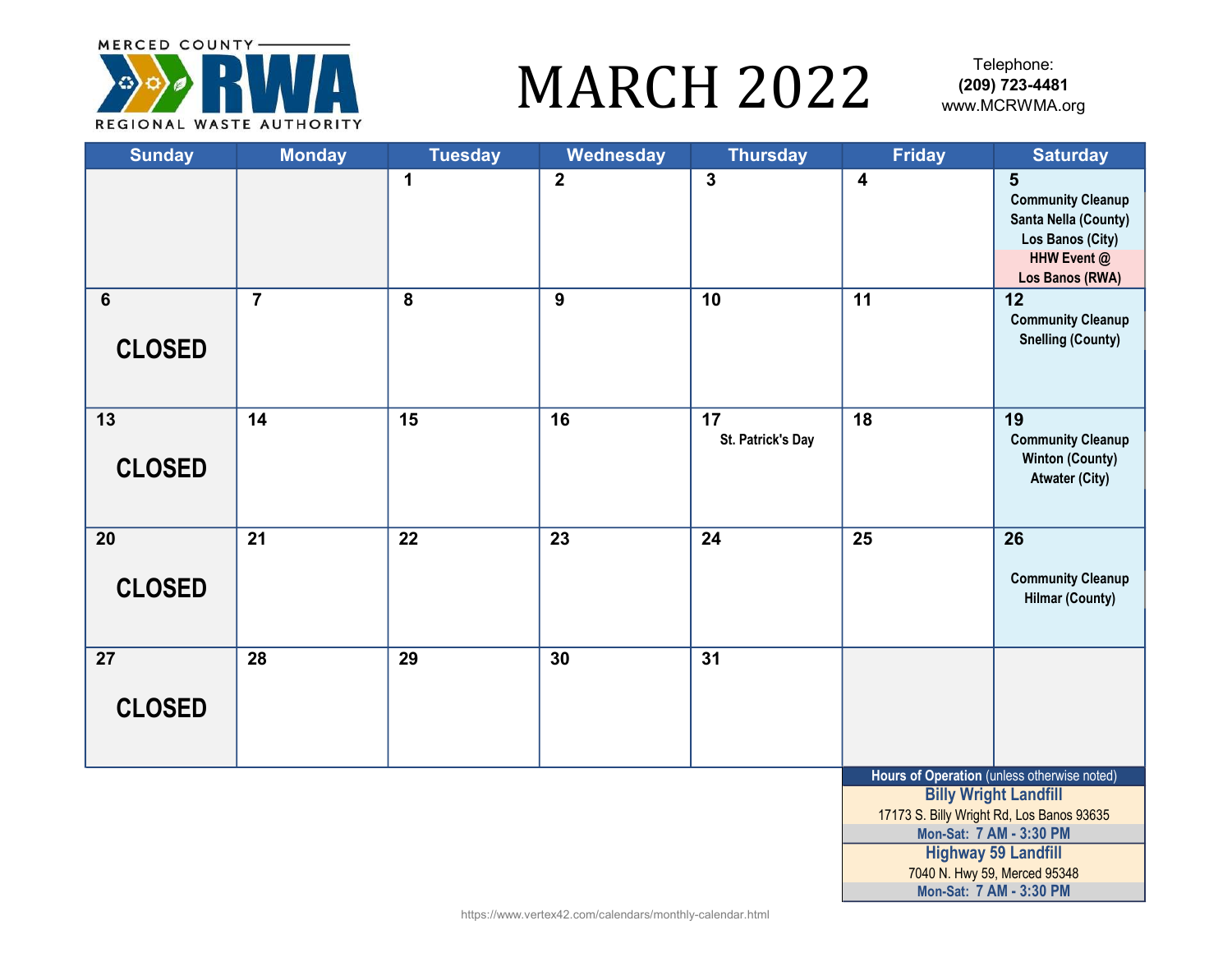

# APRIL 2022 (209) 723-4481

Telephone:<br>**(209) 723-4481** 

| <b>Sunday</b>                            | <b>Monday</b>           | <b>Tuesday</b>  | Wednesday       | <b>Thursday</b> | <b>Friday</b>          | <b>Saturday</b>                                                                                      |
|------------------------------------------|-------------------------|-----------------|-----------------|-----------------|------------------------|------------------------------------------------------------------------------------------------------|
|                                          |                         |                 |                 |                 | 1                      | $\overline{2}$<br><b>Community Cleanup</b><br><b>South Dos Palos</b><br>(County)<br>Dos Palos (City) |
| $\overline{\mathbf{3}}$<br><b>CLOSED</b> | $\overline{\mathbf{4}}$ | 5               | $6\phantom{1}$  | $\overline{7}$  | $\overline{8}$         | 9<br><b>Community Cleanup</b><br>Le Grand (County)                                                   |
| 10<br><b>CLOSED</b>                      | 11                      | 12              | 13              | 14              | 15                     | 16<br><b>Community Cleanup</b><br>Livingston (City)<br>HHW Event @ HWY59<br>8:00am-12:00pm           |
| 17<br><b>CLOSED</b>                      | 18                      | 19              | 20              | 21              | 22<br><b>Earth Day</b> | 23<br><b>Community Cleanup</b><br>Franklin/Beachwood<br>(County)                                     |
| $\overline{24}$<br><b>CLOSED</b>         | $\overline{25}$         | $\overline{26}$ | $\overline{27}$ | 28              | $\overline{29}$        | 30                                                                                                   |
|                                          |                         |                 |                 |                 |                        | Hours of Operation (unless otherwise noted)                                                          |
|                                          |                         |                 |                 |                 |                        | <b>Billy Wright Landfill</b><br>17173 S. Billy Wright Rd, Los Banos 93635<br>Mon-Sat: 7 AM - 3:30 PM |
|                                          |                         |                 |                 |                 |                        | <b>Highway 59 Landfill</b>                                                                           |
|                                          |                         |                 |                 |                 |                        | 7040 N. Hwy 59, Merced 95348                                                                         |
|                                          |                         |                 |                 |                 |                        | Mon-Sat: 7 AM - 3:30 PM                                                                              |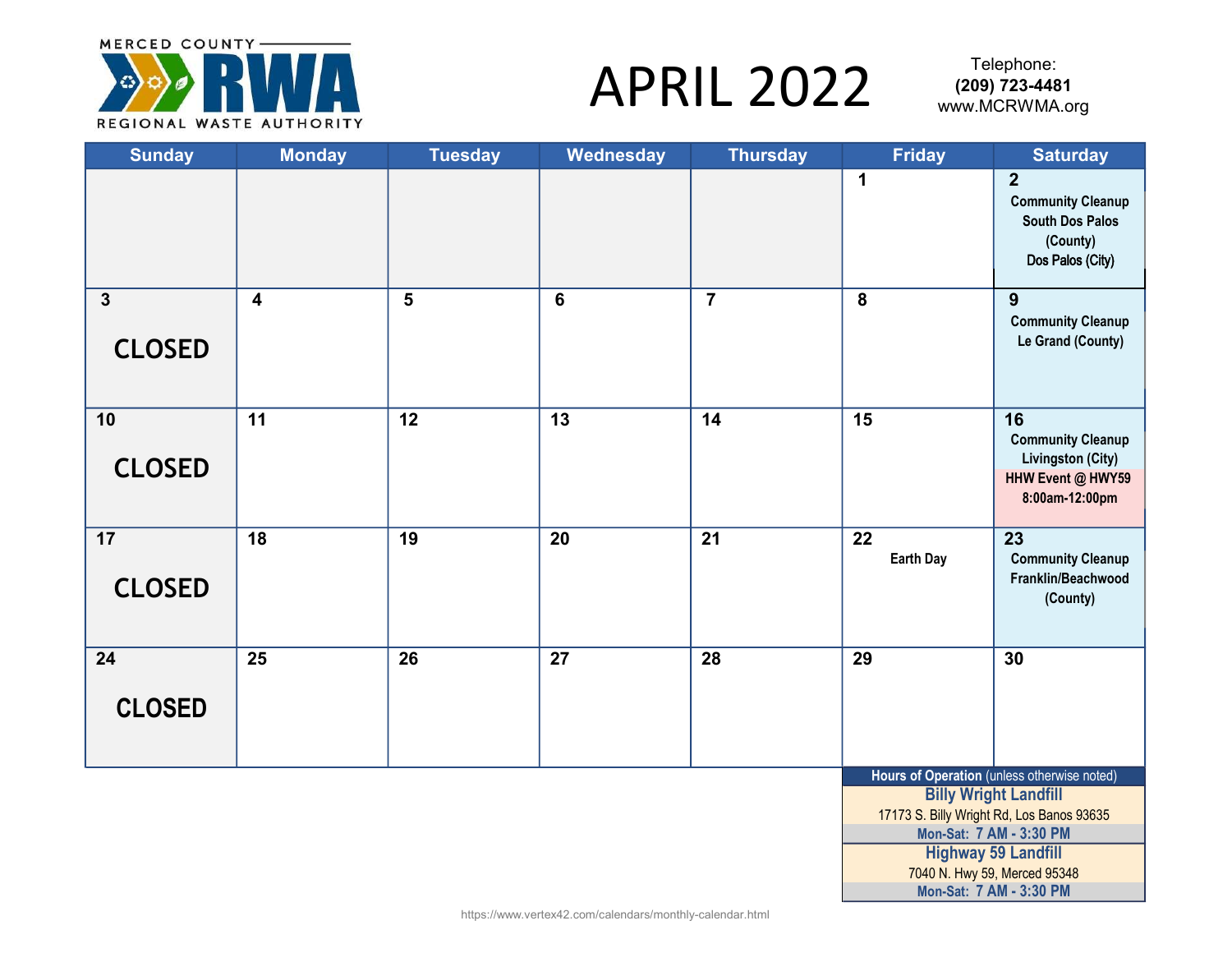

### $\text{MAY } 2022$  (209) 723-4481

Telephone:

| <b>Sunday</b>                            | <b>Monday</b>                              | <b>Tuesday</b>  | Wednesday               | <b>Thursday</b>    | <b>Friday</b>    | <b>Saturday</b>                                                                                                          |
|------------------------------------------|--------------------------------------------|-----------------|-------------------------|--------------------|------------------|--------------------------------------------------------------------------------------------------------------------------|
| $\mathbf 1$<br><b>CLOSED</b>             | $\overline{2}$                             | $\mathbf{3}$    | $\overline{\mathbf{4}}$ | 5<br>Cinco de Mayo | $\boldsymbol{6}$ | $\overline{7}$                                                                                                           |
| $\overline{\mathbf{8}}$<br><b>CLOSED</b> | $\overline{9}$                             | 10              | $\overline{11}$         | $\overline{12}$    | 13               | 14                                                                                                                       |
| 15<br><b>CLOSED</b>                      | $\overline{16}$                            | $\overline{17}$ | $\overline{18}$         | $\overline{19}$    | $\overline{20}$  | $\overline{21}$                                                                                                          |
| 22<br><b>CLOSED</b>                      | 23                                         | 24              | 25                      | 26                 | 27               | 28                                                                                                                       |
| 29<br><b>CLOSED</b>                      | 30<br><b>Memorial Day</b><br><b>CLOSED</b> | $\overline{31}$ |                         |                    |                  |                                                                                                                          |
|                                          |                                            |                 |                         |                    |                  | Hours of Operation (unless otherwise noted)<br><b>Billy Wright Landfill</b><br>17173 S. Billy Wright Rd, Los Banos 93635 |

Highway 59 Landfill 7040 N. Hwy 59, Merced 95348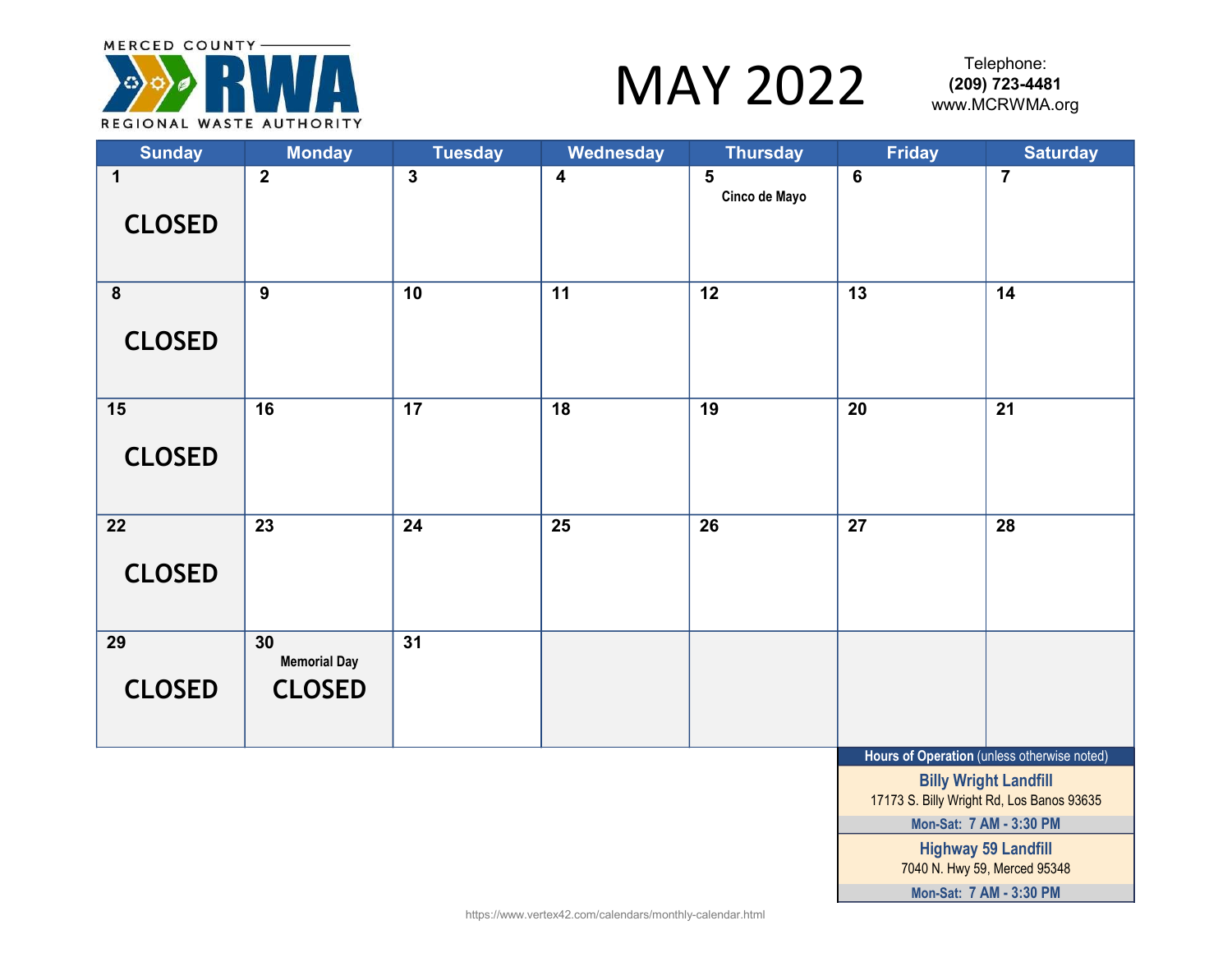

## $JUNE 2022$   $(209) 723-4481$

Telephone:<br>**209) 723-4481** 

| <b>Sunday</b>                   | <b>Monday</b>   | <b>Tuesday</b> | Wednesday       | <b>Thursday</b> | <b>Friday</b>           | <b>Saturday</b>                                                                                                                                                                                                   |
|---------------------------------|-----------------|----------------|-----------------|-----------------|-------------------------|-------------------------------------------------------------------------------------------------------------------------------------------------------------------------------------------------------------------|
|                                 |                 |                | 1               | $\overline{2}$  | $\overline{\mathbf{3}}$ | $\overline{\mathbf{4}}$                                                                                                                                                                                           |
| $5\phantom{1}$<br><b>CLOSED</b> | $\overline{6}$  | $\overline{7}$ | 8               | $\overline{9}$  | 10                      | 11<br><b>Community Cleanup</b><br><b>City of Los Banos</b><br>8:00am-12:00pm                                                                                                                                      |
| 12<br><b>CLOSED</b>             | $\overline{13}$ | 14             | $\overline{15}$ | 16              | $\overline{17}$         | $\overline{18}$                                                                                                                                                                                                   |
| 19<br><b>CLOSED</b>             | 20              | 21             | 22              | 23              | 24                      | $\overline{25}$                                                                                                                                                                                                   |
| 26<br><b>CLOSED</b>             | 27              | 28             | 29              | 30              |                         |                                                                                                                                                                                                                   |
|                                 |                 |                |                 |                 |                         | Hours of Operation (unless otherwise noted)<br><b>Billy Wright Landfill</b><br>17173 S. Billy Wright Rd, Los Banos 93635<br>Mon-Sat: 7 AM - 3:30 PM<br><b>Highway 59 Landfill</b><br>7040 N. Hwy 59, Merced 95348 |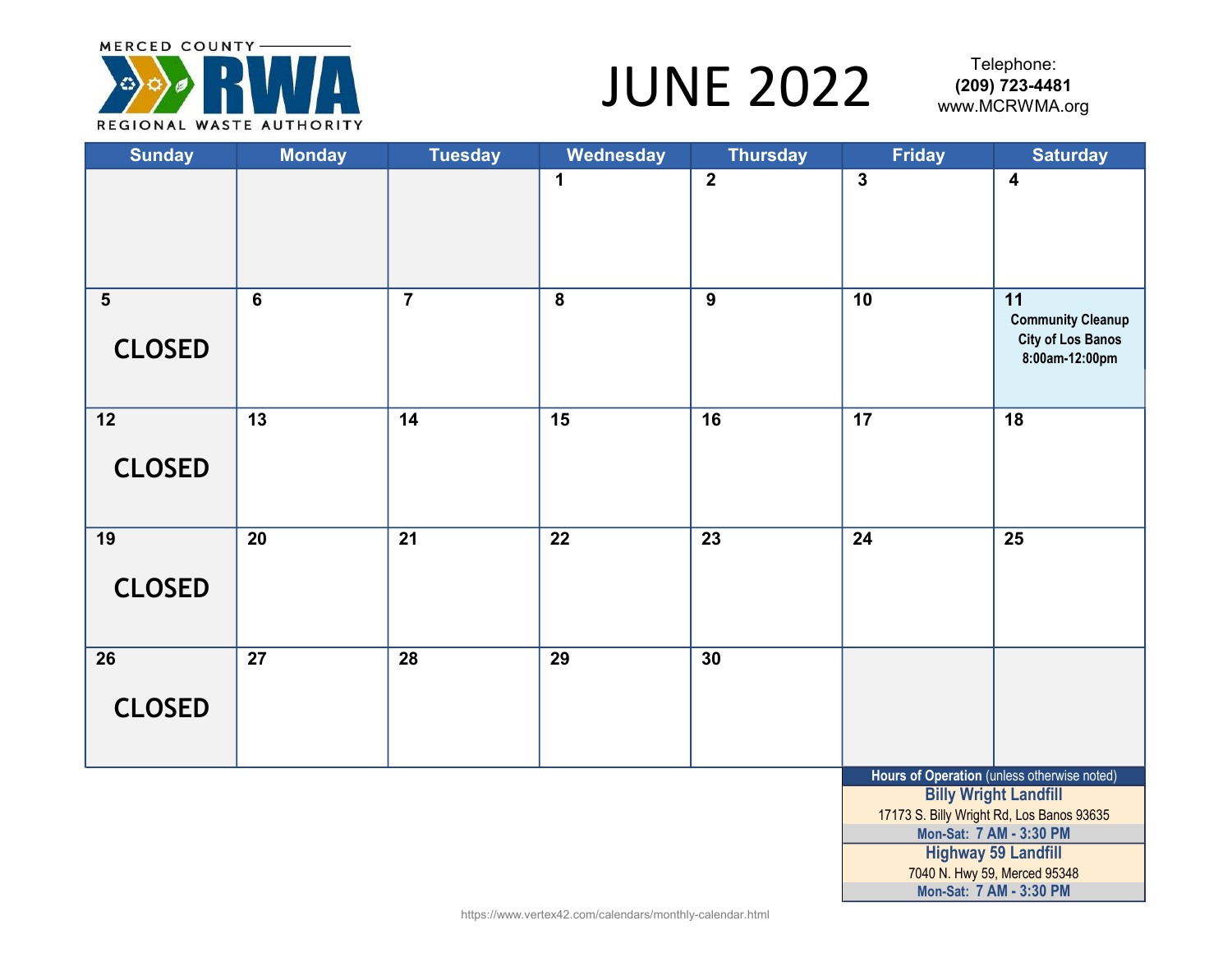

## $JULY 2022$   $^{1\text{eepnone}}$ <br>www.MCRWMA.org

Telephone:<br>**(209) 723-4481** 

| <b>Sunday</b>                 | <b>Monday</b>                                                       | <b>Tuesday</b>  | Wednesday | <b>Thursday</b> | <b>Friday</b>           | <b>Saturday</b>                                                                                    |
|-------------------------------|---------------------------------------------------------------------|-----------------|-----------|-----------------|-------------------------|----------------------------------------------------------------------------------------------------|
|                               |                                                                     |                 |           |                 | $\mathbf 1$             | $\overline{2}$                                                                                     |
| $\mathbf{3}$<br><b>CLOSED</b> | $\overline{\mathbf{4}}$<br><b>Independence Day</b><br><b>CLOSED</b> | 5               | 6         | $\overline{7}$  | $\overline{\mathbf{8}}$ | 9                                                                                                  |
| 10                            | 11                                                                  | $\overline{12}$ | 13        | 14              | 15                      | 16<br>HHW Event @ HWY59                                                                            |
| <b>CLOSED</b>                 |                                                                     |                 |           |                 |                         | 8:00am-12:00pm                                                                                     |
| 17<br><b>CLOSED</b>           | $\overline{18}$                                                     | $\overline{19}$ | 20        | 21              | $\overline{22}$         | 23                                                                                                 |
| 24                            | 25                                                                  | 26              | 27        | 28              | 29                      | 30                                                                                                 |
| <b>CLOSED</b>                 |                                                                     |                 |           |                 |                         |                                                                                                    |
| 31                            |                                                                     |                 |           |                 |                         | Hours of Operation (unless otherwise noted)<br><b>Billy Wright Landfill</b>                        |
| <b>CLOSED</b>                 |                                                                     |                 |           |                 |                         | 17173 S. Billy Wright Rd, Los Banos 93635<br>Mon-Sat: 7 AM - 3:30 PM<br><b>Highway 59 Landfill</b> |
|                               |                                                                     |                 |           |                 |                         | 7040 N. Hwy 59, Merced 95348<br>Mon-Sat: 7 AM - 3:30 PM                                            |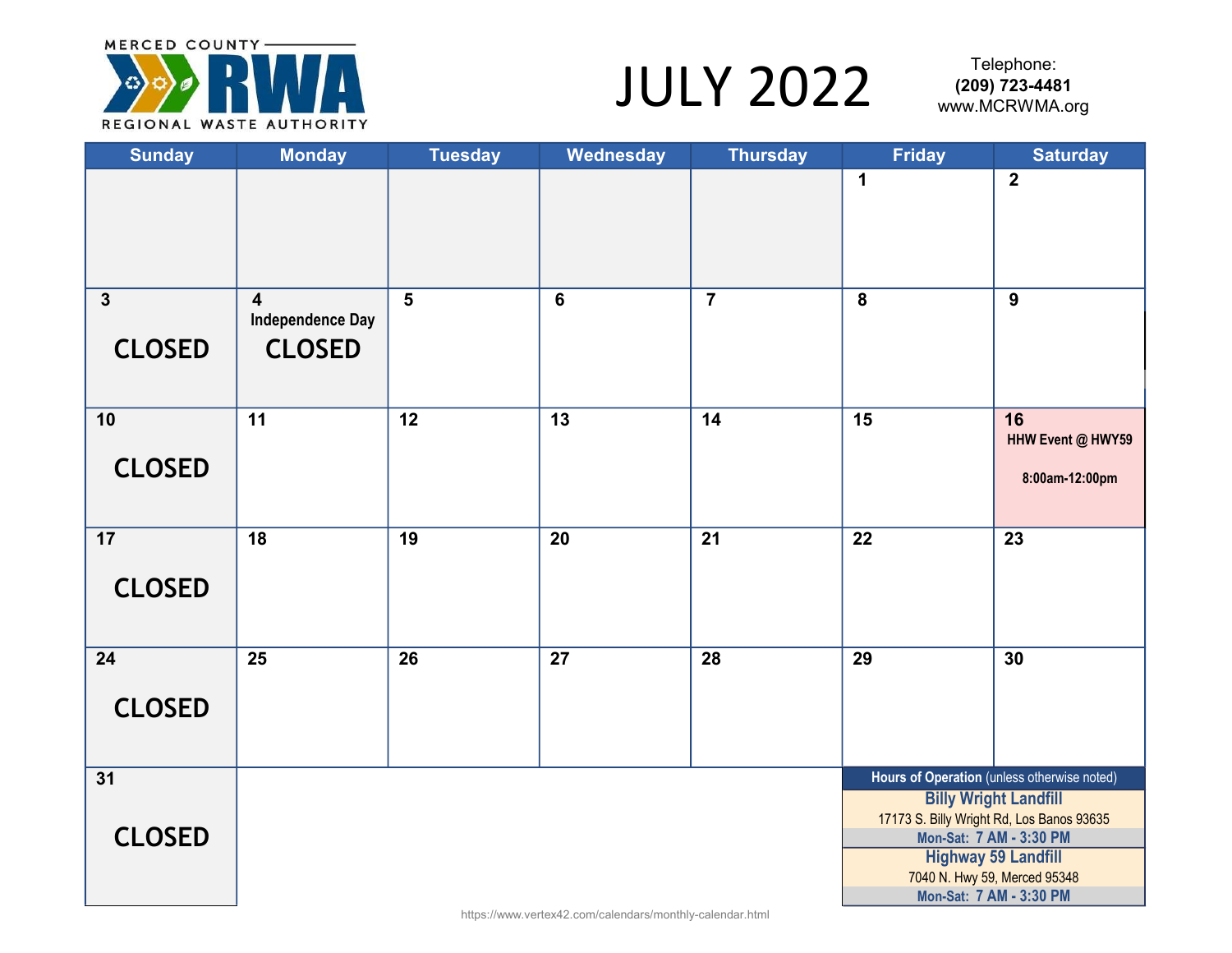

#### AUGUST 2022 WWW.MCRWMA.org

Mon-Sat: 7 AM - 3:30 PM

7040 N. Hwy 59, Merced 95348

| <b>Sunday</b>                   | <b>Monday</b>           | <b>Tuesday</b> | Wednesday               | <b>Thursday</b>         | <b>Friday</b>           | <b>Saturday</b>                                                                                                                                                                   |
|---------------------------------|-------------------------|----------------|-------------------------|-------------------------|-------------------------|-----------------------------------------------------------------------------------------------------------------------------------------------------------------------------------|
|                                 | $\mathbf 1$             | $\overline{2}$ | $\overline{\mathbf{3}}$ | $\overline{\mathbf{4}}$ | $\overline{\mathbf{5}}$ | $\bf 6$                                                                                                                                                                           |
| $\overline{7}$<br><b>CLOSED</b> | $\overline{\mathbf{8}}$ | $\overline{9}$ | 10                      | 11                      | 12                      | 13                                                                                                                                                                                |
| $14$<br><b>CLOSED</b>           | 15                      | 16             | 17                      | $\overline{18}$         | 19                      | 20                                                                                                                                                                                |
| 21<br><b>CLOSED</b>             | 22                      | 23             | 24                      | 25                      | 26                      | 27                                                                                                                                                                                |
| 28<br><b>CLOSED</b>             | 29                      | 30             | $\overline{31}$         |                         |                         |                                                                                                                                                                                   |
|                                 |                         |                |                         |                         |                         | Hours of Operation (unless otherwise noted)<br><b>Billy Wright Landfill</b><br>17173 S. Billy Wright Rd, Los Banos 93635<br>Mon-Sat: 7 AM - 3:30 PM<br><b>Highway 59 Landfill</b> |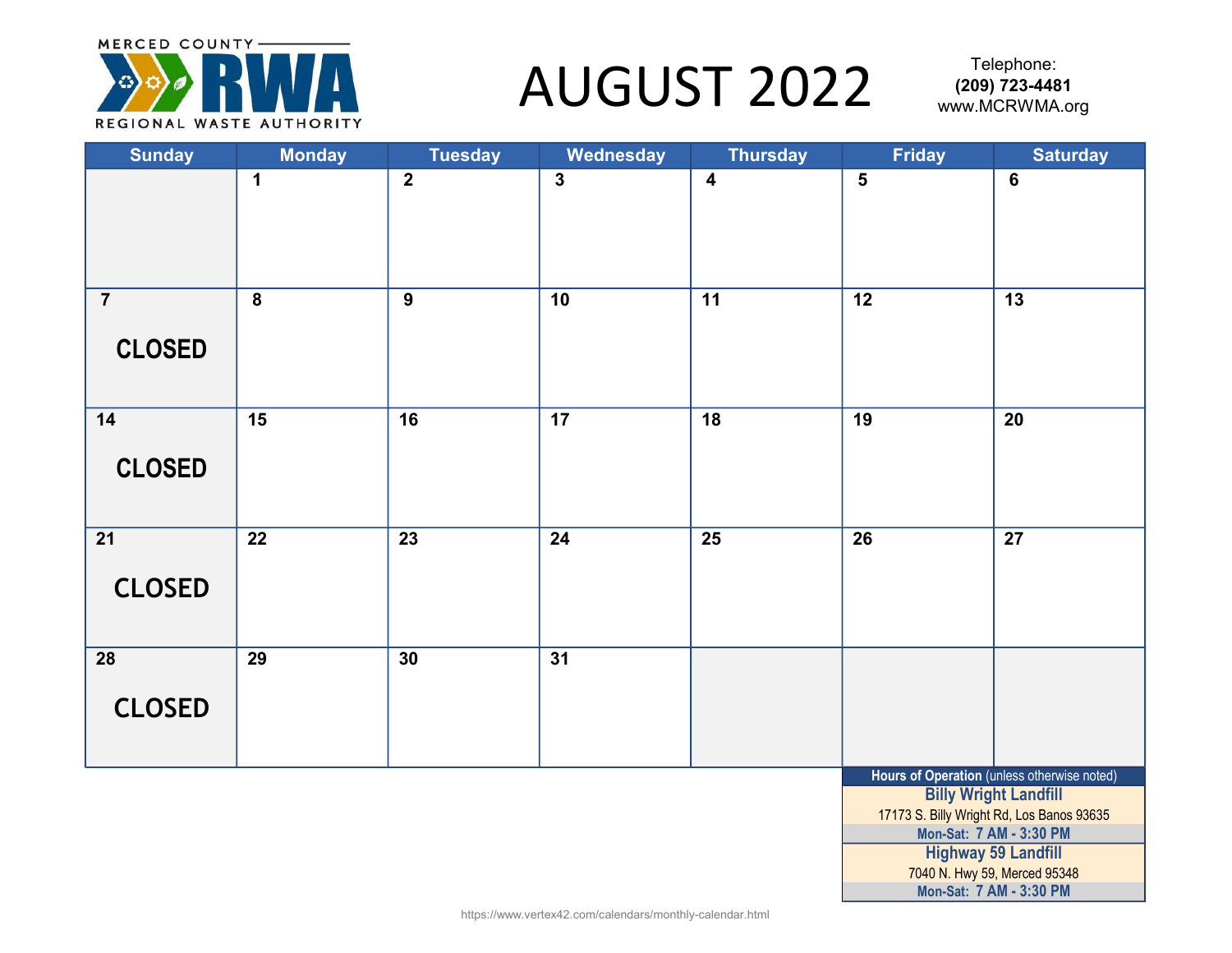

#### SEPTEMBER 2022 (209) 723-4481

| <b>Sunday</b>                            | <b>Monday</b>                                                | <b>Tuesday</b>  | Wednesday      | <b>Thursday</b>         | <b>Friday</b>  | <b>Saturday</b>                                                                                                                                                                                                   |
|------------------------------------------|--------------------------------------------------------------|-----------------|----------------|-------------------------|----------------|-------------------------------------------------------------------------------------------------------------------------------------------------------------------------------------------------------------------|
|                                          |                                                              |                 |                | $\mathbf 1$             | $\overline{2}$ | $\overline{\mathbf{3}}$                                                                                                                                                                                           |
| $\overline{\mathbf{4}}$<br><b>CLOSED</b> | $\overline{\mathbf{5}}$<br><b>Labor Day</b><br><b>CLOSED</b> | $6\phantom{a}$  | $\overline{7}$ | $\overline{\mathbf{8}}$ | $\overline{9}$ | 10                                                                                                                                                                                                                |
| 11<br><b>CLOSED</b>                      | 12                                                           | $\overline{13}$ | 14             | 15                      | 16             | 17<br><b>Community Cleanup</b><br>Los Banos (City)<br>HHW Event @<br>Los Banos (RWA)                                                                                                                              |
| 18<br><b>CLOSED</b>                      | 19                                                           | 20              | 21             | 22                      | 23             | 24                                                                                                                                                                                                                |
| 25<br><b>CLOSED</b>                      | 26                                                           | 27              | 28             | 29                      | 30             |                                                                                                                                                                                                                   |
|                                          |                                                              |                 |                |                         |                | Hours of Operation (unless otherwise noted)<br><b>Billy Wright Landfill</b><br>17173 S. Billy Wright Rd, Los Banos 93635<br>Mon-Sat: 7 AM - 3:30 PM<br><b>Highway 59 Landfill</b><br>7040 N. Hwy 59, Merced 95348 |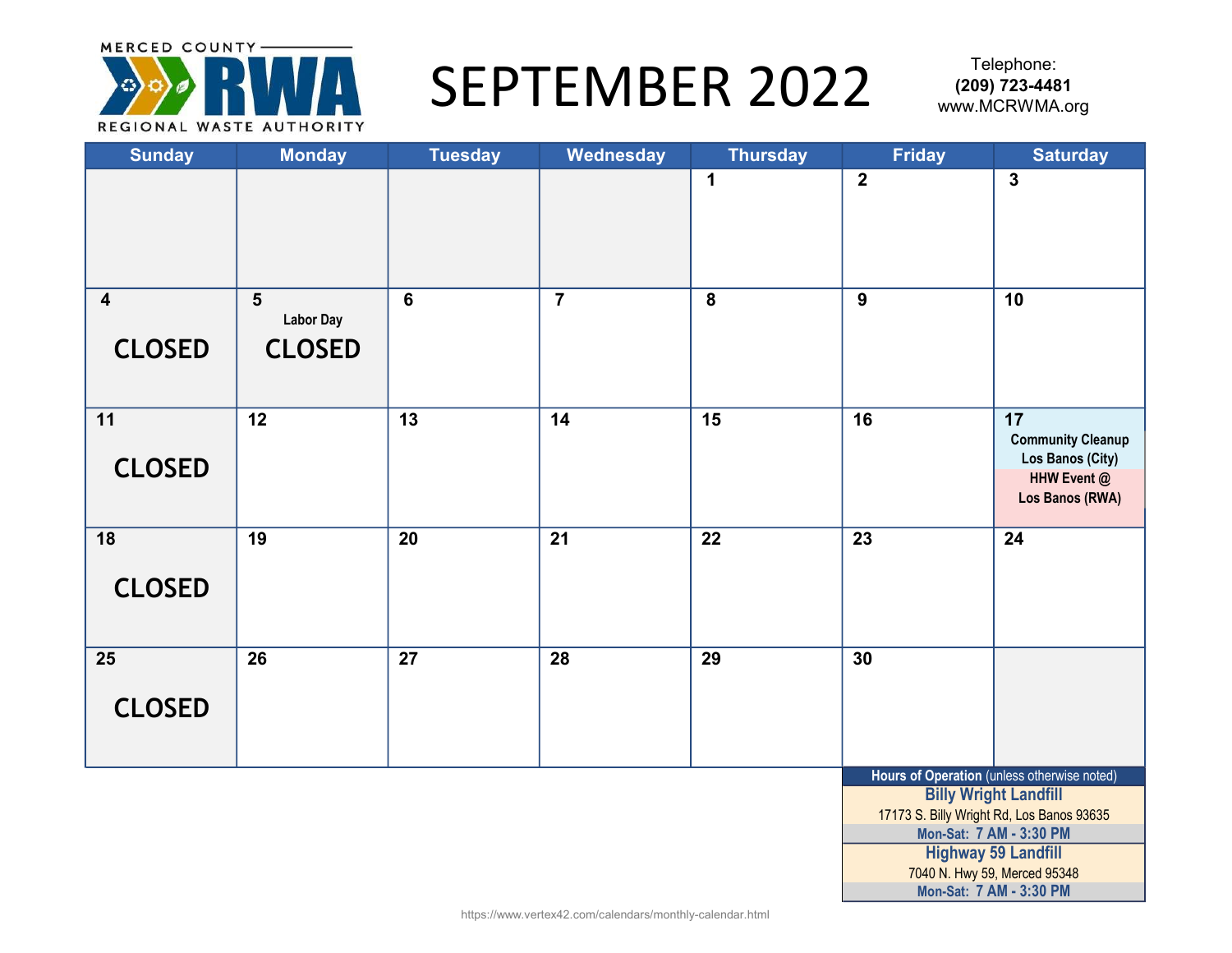

### OCTOBER 2022 (209) 723-4481

| <b>Sunday</b>  | <b>Monday</b>   | <b>Tuesday</b>          | Wednesday      | <b>Thursday</b> | <b>Friday</b>   | <b>Saturday</b>                                                           |
|----------------|-----------------|-------------------------|----------------|-----------------|-----------------|---------------------------------------------------------------------------|
|                |                 |                         |                |                 |                 | $\mathbf 1$<br><b>Community Cleanup</b><br>Dos Palos Y (county)           |
|                |                 |                         |                |                 |                 | Dos Palos (City)                                                          |
| $\overline{2}$ | $\mathbf{3}$    | $\overline{\mathbf{4}}$ | $5\phantom{1}$ | $6\phantom{1}6$ | $\overline{7}$  | 8                                                                         |
| <b>CLOSED</b>  |                 |                         |                |                 |                 |                                                                           |
| 9              | 10              | 11                      | 12             | 13              | 14              | 15<br><b>Community Cleanup</b><br><b>Atwater (City)</b>                   |
| <b>CLOSED</b>  |                 |                         |                |                 |                 | <b>HHW Event - HWY59</b><br>8:00am-12:00pm                                |
| 16             | $\overline{17}$ | $\overline{18}$         | 19             | 20              | $\overline{21}$ | $\overline{22}$<br><b>Community Cleanup</b><br><b>McSwain (County)</b>    |
| <b>CLOSED</b>  |                 |                         |                |                 |                 |                                                                           |
| 23             | 24              | $\overline{25}$         | 26             | $\overline{27}$ | 28              | 29                                                                        |
| <b>CLOSED</b>  |                 |                         |                |                 |                 |                                                                           |
| 30             | 31              |                         |                |                 |                 | Hours of Operation (unless otherwise noted)                               |
|                | Halloween       |                         |                |                 |                 | <b>Billy Wright Landfill</b><br>17173 S. Billy Wright Rd, Los Banos 93635 |
| <b>CLOSED</b>  |                 |                         |                |                 |                 | Mon-Sat: 7 AM - 3:30 PM<br><b>Highway 59 Landfill</b>                     |
|                |                 |                         |                |                 |                 | 7040 N. Hwy 59, Merced 95348                                              |
|                |                 |                         |                |                 |                 | Mon-Sat: 7 AM - 3:30 PM                                                   |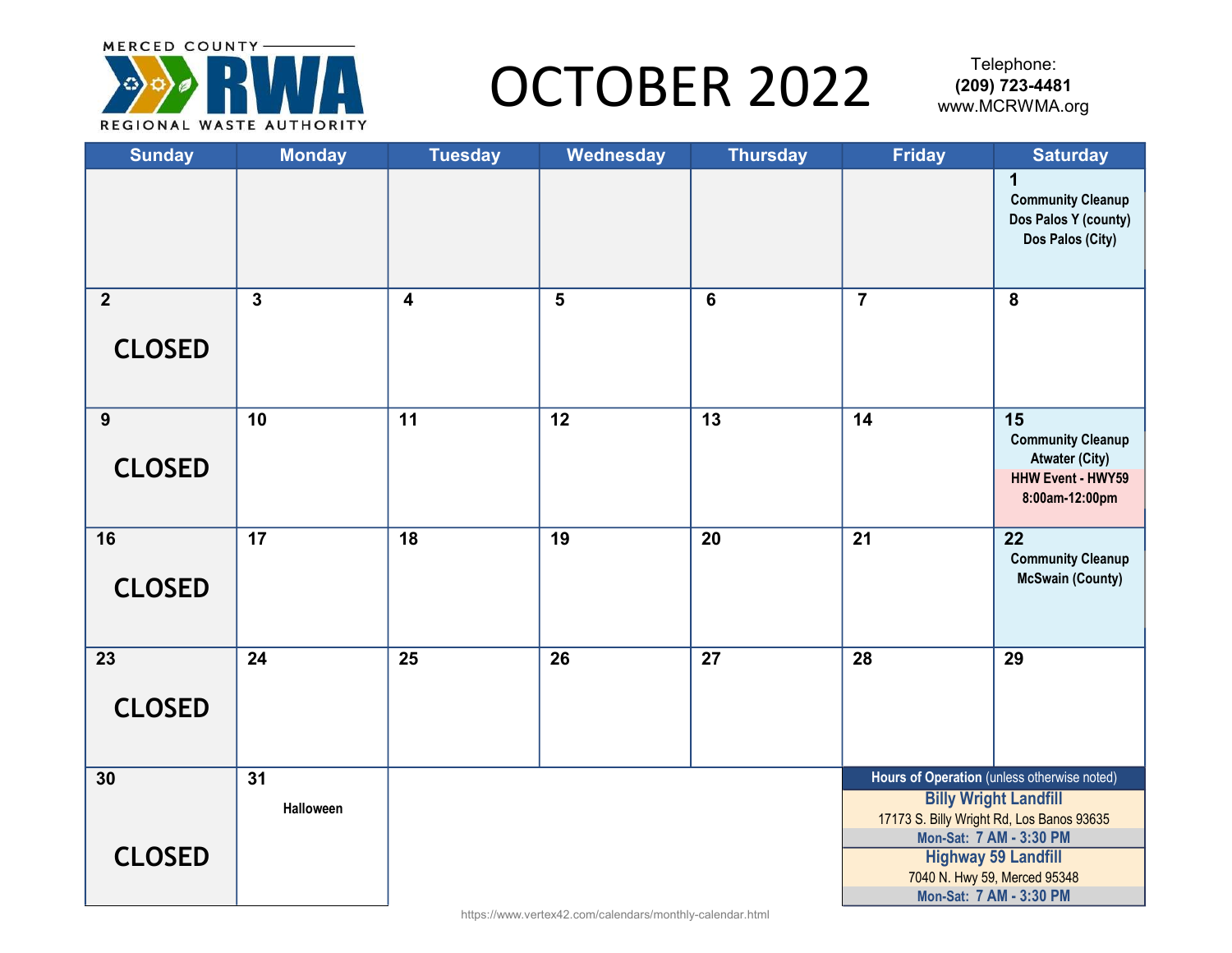

### NOVEMBER 2022 WWW.MCRWMA.org

| <b>Sunday</b>                    | <b>Monday</b>  | <b>Tuesday</b>          | Wednesday      | <b>Thursday</b>                     | <b>Friday</b>                              | <b>Saturday</b>                                                                                                                                                                                                   |
|----------------------------------|----------------|-------------------------|----------------|-------------------------------------|--------------------------------------------|-------------------------------------------------------------------------------------------------------------------------------------------------------------------------------------------------------------------|
|                                  |                | $\mathbf 1$             | $\overline{2}$ | $\overline{\mathbf{3}}$             | $\overline{\mathbf{4}}$                    | 5<br><b>Community Cleanup</b><br><b>Planada (County)</b>                                                                                                                                                          |
| $6\phantom{1}6$<br><b>CLOSED</b> | $\overline{7}$ | $\overline{\mathbf{8}}$ | 9              | 10                                  | 11<br><b>Veterans Day</b><br><b>CLOSED</b> | $\overline{12}$                                                                                                                                                                                                   |
| 13<br><b>CLOSED</b>              | 14             | 15                      | 16             | 17                                  | 18                                         | 19                                                                                                                                                                                                                |
| 20<br><b>CLOSED</b>              | 21             | 22                      | 23             | 24<br>Thanksgiving<br><b>CLOSED</b> | 25                                         | 26                                                                                                                                                                                                                |
| 27<br><b>CLOSED</b>              | 28             | 29                      | 30             |                                     |                                            |                                                                                                                                                                                                                   |
|                                  |                |                         |                |                                     |                                            | Hours of Operation (unless otherwise noted)<br><b>Billy Wright Landfill</b><br>17173 S. Billy Wright Rd, Los Banos 93635<br>Mon-Sat: 7 AM - 3:30 PM<br><b>Highway 59 Landfill</b><br>7040 N. Hwy 59, Merced 95348 |